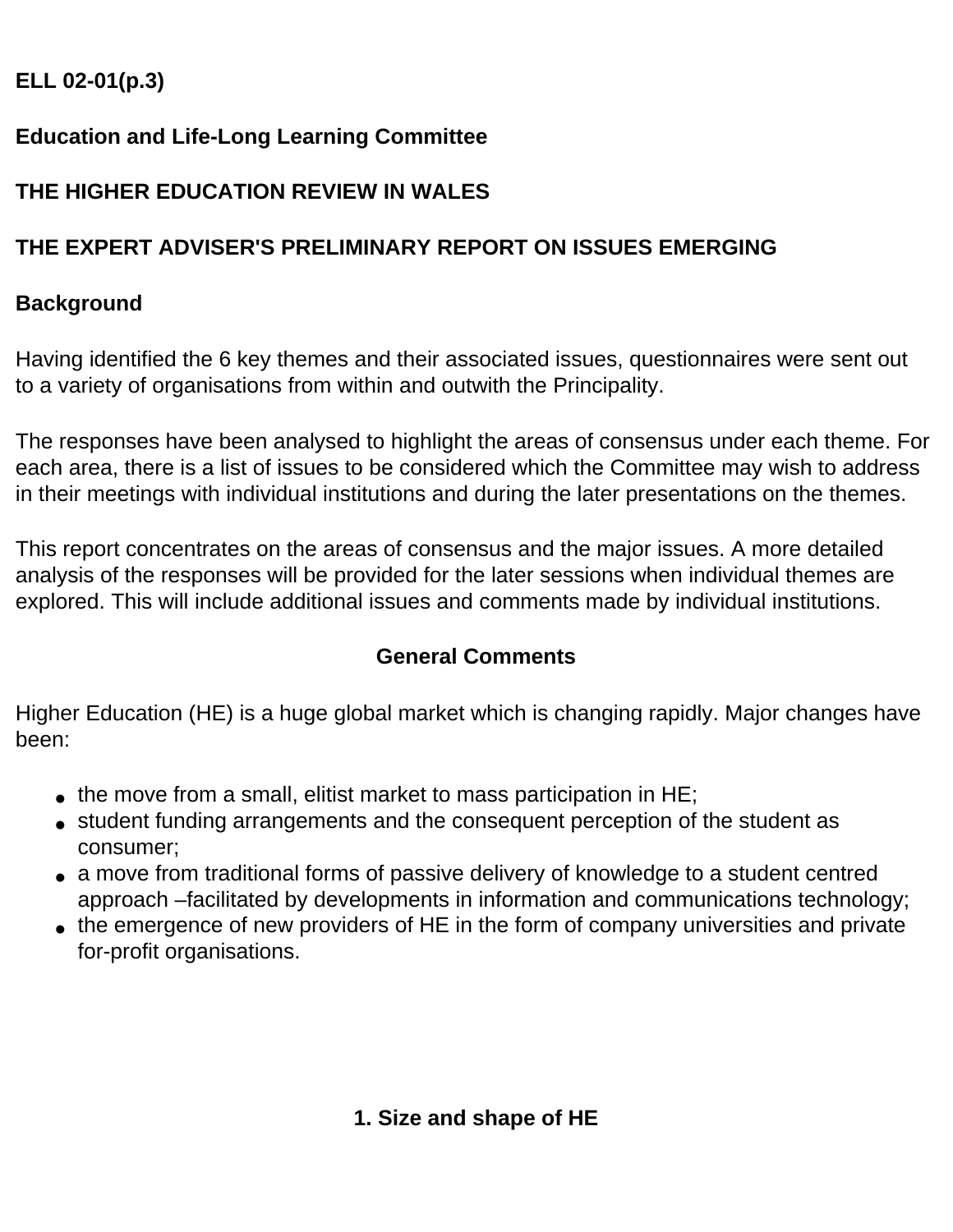- Wales needs a world class research institution.
- The HE sector has to serve international, national and regional markets.
- Higher Education Institutions (HEIs) recognise that they have an important role to play in social and economic regeneration.
- The HE sector needs to exploit the advances in Information and Communication Technology (ICT) to enable it to compete globally and to deliver student-centred learning across Wales.
- The HE sector must be able to provide vocational courses and to widen access across the whole of Wales.
- HEIs in Wales are small compared with their counterparts in the rest of the UK.
- HE in Wales is underfunded compared with its UK counterparts especially Scotland. This affects the ability to recruit and retain good staff and students.
- Wales needs to retain its diversity of provision (though not with every institution offering every subject). This includes its commitment to Welsh medium provision.
- The sector needs to be encouraged to work together be it through merger, collaboration or confederation. Current funding mechanisms promote competition rather than cooperation.
- Any restructuring should take account of the fact that some institutions serve niche markets eg Welsh College of Music and Drama, Trinity College.
- Offering courses that are relevant and of high quality will both attract students to Wales and retain home-grown students.

## **Issues to be considered**

- 1. Are HE institutions in Wales of sufficient critical size to enable them to compete in a growing global market in both Teaching and Research?
- 2. If not, can this be achieved by encouraging collaboration on current lines or does it require a more radical approach involving restructuring of the Welsh HE sector?
- 3. What are the implications of adopting various models of HE restructuring in terms of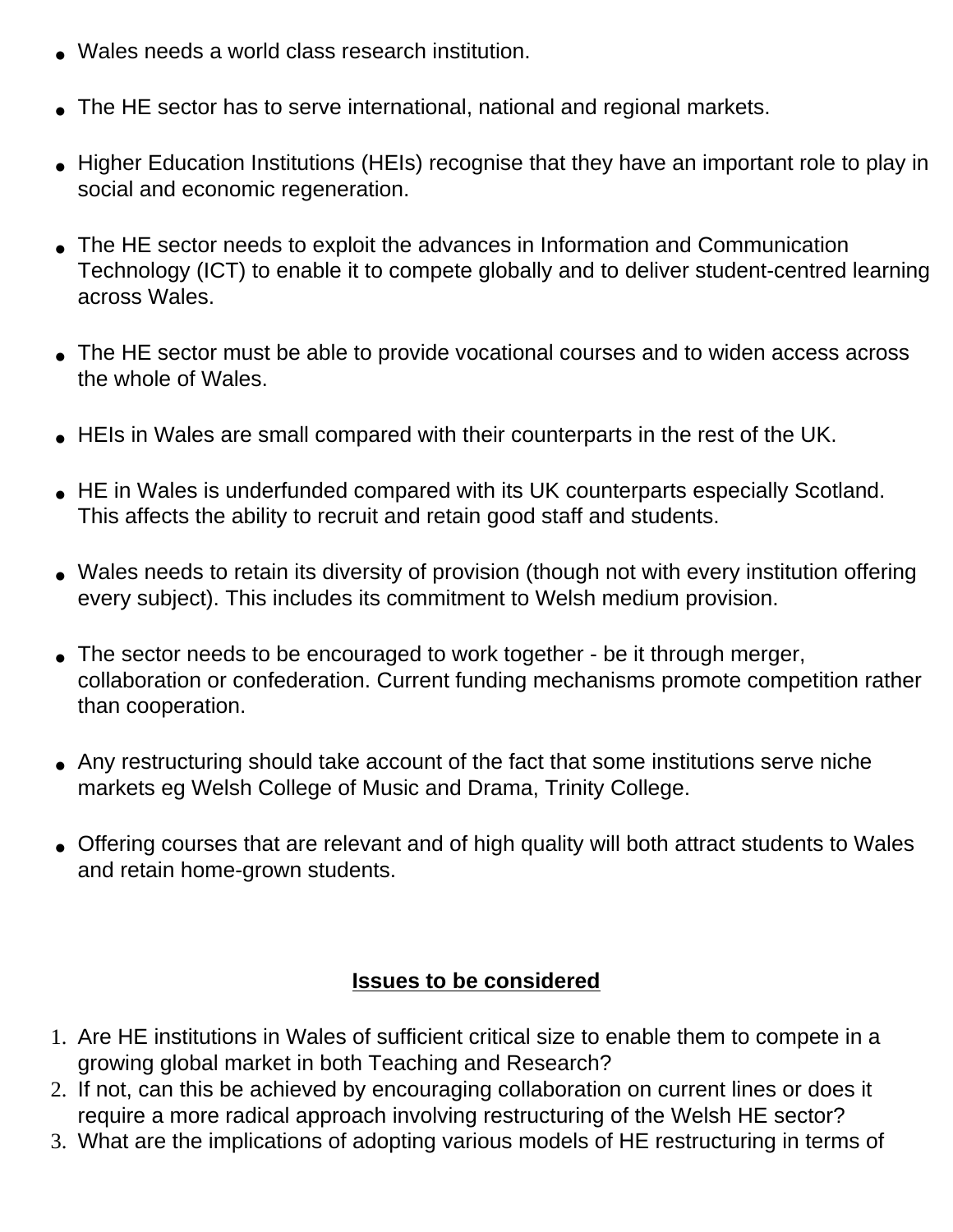funding, quality assurance, institutional autonomy etc?

- 4. Developing new structures and introducing new technologies are not without their own cost implications. Will funding be made available to support these changes?
- 5. Can Welsh HE remain competitive without receiving parity of funding and treatment?

## **Learning and Teaching**

#### Information and Communications Technology

- ICT is seen as a key development for the future but there is strong competition internationally.
- It requires massive investment globally this is being approached on a very large scale "\$1million to develop one course".
- Wales is not currently at the forefront of ICT developments.
- Students studying on-line need effective local support mechanisms.
- ICT delivery is not appropriate for all categories of student.
- Staff need training.
- Robust quality assurance mechanisms are required for all modes of study but especially for ones involving distance learning.
- ICT can help Wales compete effectively for international students; reach students who have difficulties in accessing HE; facilitate collaboration eg in teaching, research, and in extending Welsh medium provision.

#### Global competitiveness

- Quality of provision and fitness for purpose are essential.
- Adequate funding is required to attract and retain high calibre staff.
- An international reputation is important.

# The market for lifelong, distance and flexible learning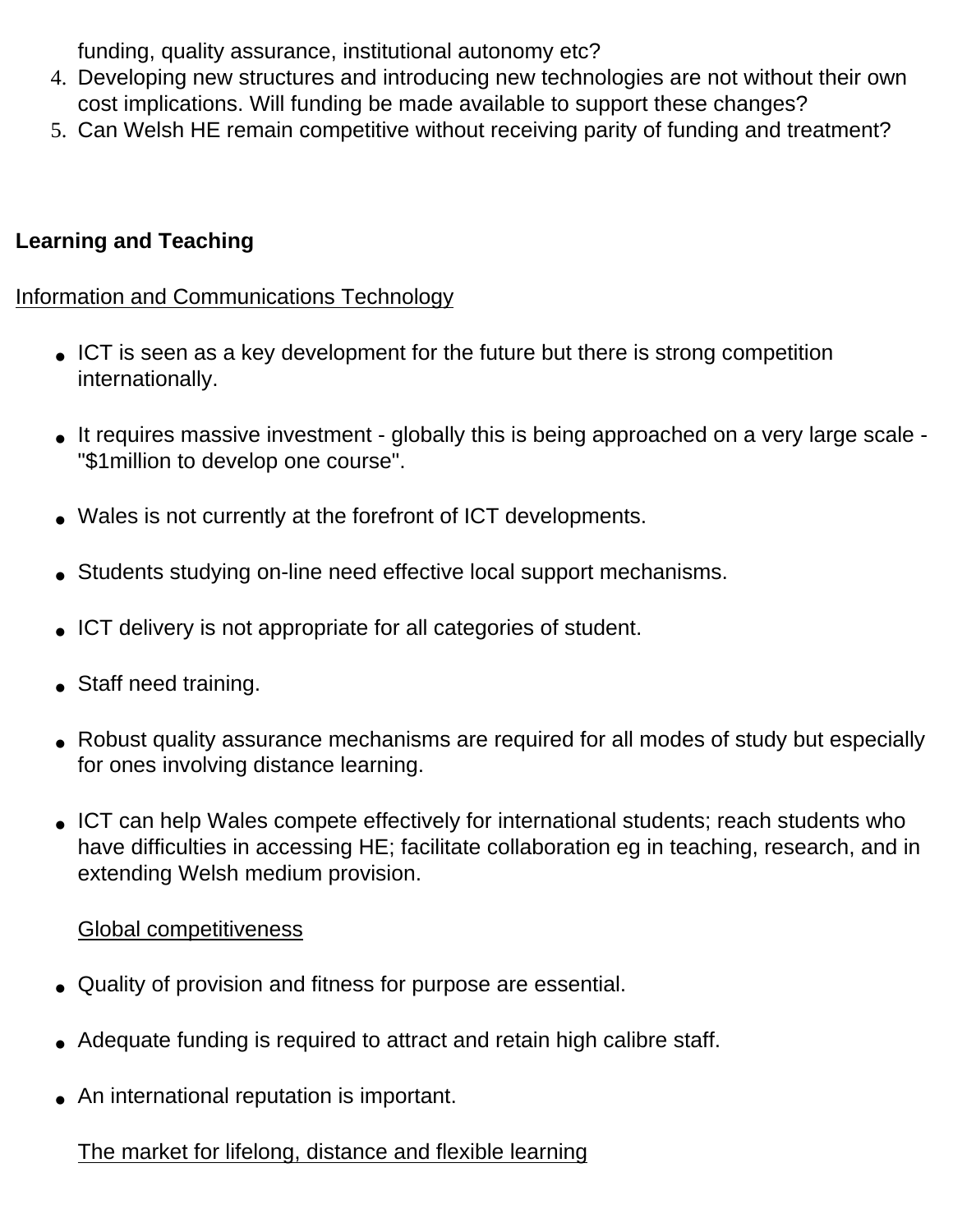- Wales' record in widening access is better than the UK as a whole.
- Future expansion is likely to be in the part-time and flexible delivery markets.
- Robust support mechanisms are required to encourage student retention.
- Flexible entry routes and seamless progression are key elements.
- The introduction of fees and abolition of maintenance grants has deterred applications from under-represented groups.

#### Vocationally relevant programmes

- There is a need for clear analysis of the potential market and for forward planning.
- Links with employers need to be strengthened.

## **Issues to be considered**

- 1. Will sufficient funding be made available to develop ICT on an all-Wales basis rather than this being left to ad hoc development by individual institutions?
- 2. Can Wales afford to be left behind in ICT development for HE?
- 3. Are the current credit transfer systems sufficient to ensure seamless progression and flexible enough to respond to changing patterns of study?
- 4. How can greater employer/academia interaction be encouraged?
- 5. To what extent should lifelong learning be seen as a benefit in its own right rather than linked to the changing labour market?
- 6. How can HE institutions improve their retention rates whilst pursuing widening access initiatives (in recent evidence to House of Commons education committee drop out costs to taxpayer were estimated at £200m a year)?

## **Economic, Social and Cultural Regeneration**

 $\bullet$  HE is a major resource for the economy – HE in Wales is worth over £1 billion in income and provides over 23,000 jobs. This is not well publicised.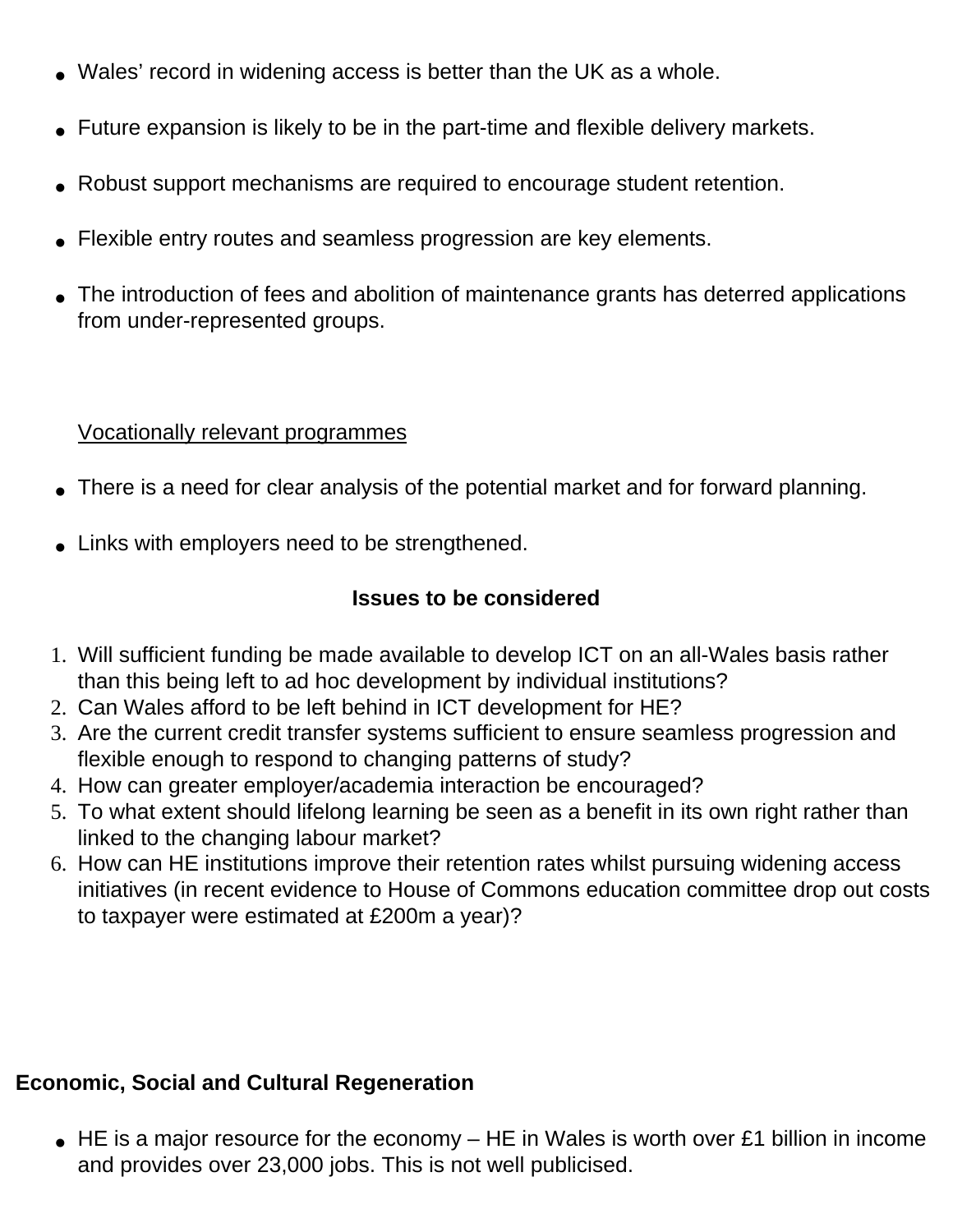- HEIs also contribute to regeneration through research; technology transfer; consultancy; education of a skilled workforce etc.
- HEIs recognise they have an important role to play in both social and economic regeneration.
- To fulfill this role effectively, HE would benefit from a third income stream separate from its teaching and research funding.
- Wales has good track record in widening participation compared with the rest of the UK but much work still needs to be done to meet the aspirations of the National Assembly.
- Links between Further Education (FE) and HE are cornerstone for cultural regeneration and seamless progression.

●

## **Issues to be considered**

- 1. How can the impact of HE on the Welsh economy best be assessed and publicised?
- 2. Can a third income stream be provided to ensure core teaching and research activities are not adversely affected?
- 3. How can a balance be struck between HEIs responding to specific local needs and cooperating (with other HEIs and public/voluntary sectors) on initiatives to avoid wasteful duplication?
- 4. Should funding be mission-sensitive eg widening access requires premium funding?
- 5. How can HE further address the problems of social exclusion?
- 6. How can HE Wales extend access to Welsh medium provision without duplication of courses and bearing in mind the sector's limited resources?
- 7. Can long-term funding be made available for access and other initiatives to permit a more strategic approach?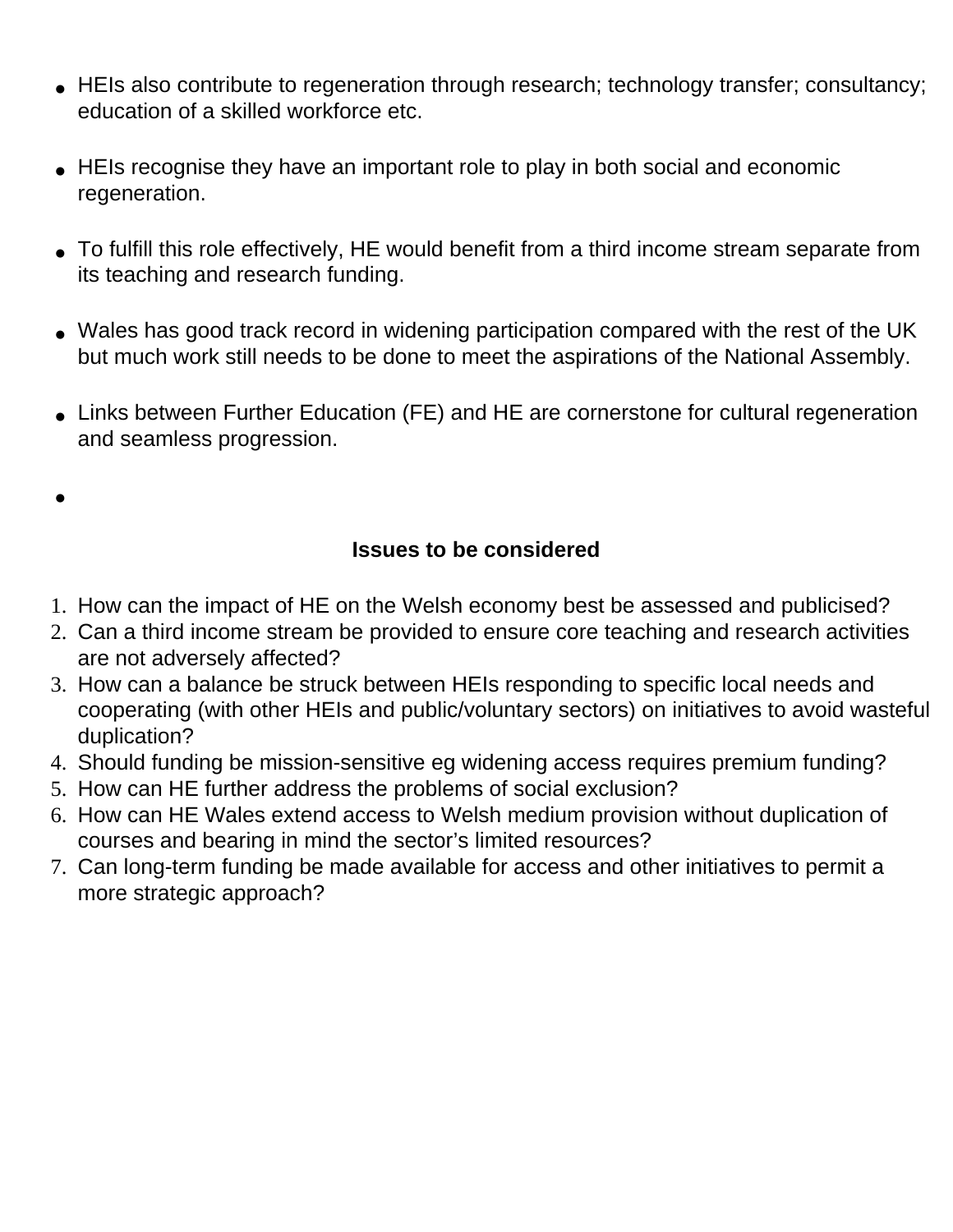## **4. Research**

- Wales needs a world class research base.
- $\bullet$  Funding is at the root of building a successful research community  $-$  to provide good facilities and to attract and retain good staff.
- It is an area where collaboration between different HEIs or between HEIs/industry can be very valuable. Current funding mechanisms, however, favour competition rather than collaboration.
- The value of all research streams basic and applied is acknowledged and funding should reflect this.
- Seedcorn funding is needed to support talented individuals and embryonic research units.
- Research and teaching activities cannot be separated. Each provides a stimulus for the other and both affect an institution's ability to recruit staff and students.
- Many respondents feel staff-student ratios in Wales are worse than in the rest of the UK. Consequently staff have higher teaching loads and less time to devote to scholarly activity.
- HEIs need expert advice on Intellectual Property Rights (IPR) and risk analysis.

#### **Issues to be considered**

- 1. Can world class research be achieved if research activities remain dispersed in small units or should research be concentrated in one or two institutions?
- 2. If the latter, is there an argument for a world class and a national class research base?
- 3. Do current funding mechanisms best serve the needs of building a strong research base?
- 4. How can emerging areas of research best be encouraged and funded?
- 5. How can a balance be achieved between the research streams?

# **5. Funding**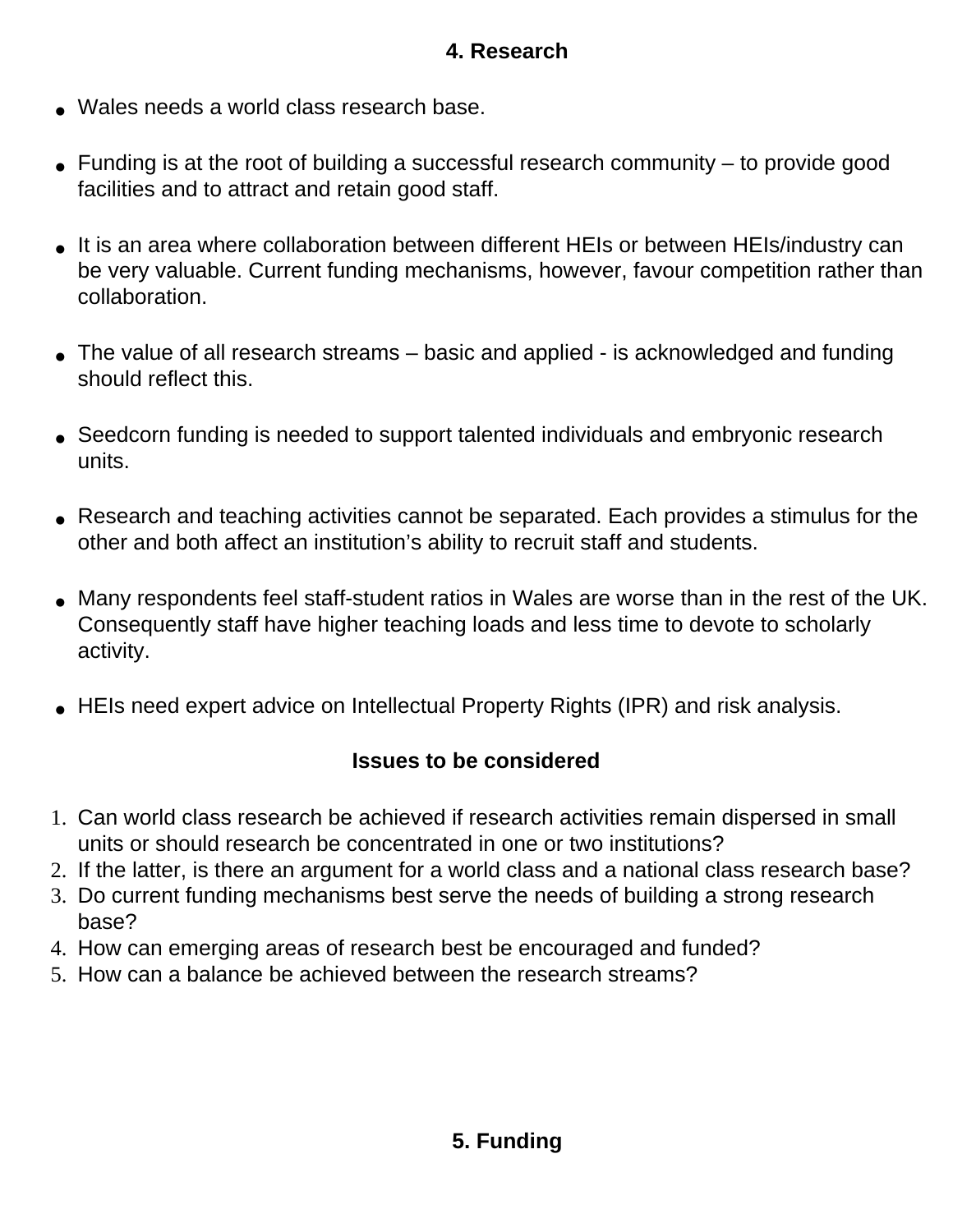- Welsh HE is underfunded compared with England and even more so with Scotland.
- Underfunding affects quality; estates; the ability to recruit and retain students/staff; the scope to contribute to the economic prosperity, culture, health and social development of Wales.
- There are several factors which make HE in Wales more expensive to operate than in the rest of the UK including geography, bilingualism, the population spread and the transport infrastructure.
- Efficiency gains (35% between 1989/90 and 1998/99) cannot be sustained without compromising quality.
- Funding for initiatives such as widening access or regeneration activities should not be at the expense of the core activities of teaching and research.
- Competition for funding is felt to be counter-productive and results in mission-drift and conformity. As a consequence HEIs may apply for funding that may be of limited benefit financially or strategically.
- Funding needs to be geared to longer-term planning cycles rather than short-term initiatives.
- Student financial hardship has affected the ability to recruit and retain students.
- Student support needs to be equitable.

#### **Issues to be considered**

- 1. Can HE funding in Wales be raised to levels comparable with England and, perhaps more relevantly, with Scotland?
- 2. Can funding initiatives be more mission-sensitive and formula-based and less competitive?
- 3. Can funding be over longer-term cycles to facilitate strategic planning?
- 4. Can access to student funding be made available to all students regardless of their mode or pattern of study to encourage the growth of part-time and distance learning?
- 5. Can the independent review of student funding look at the correlation between students working to finance their studies and student retention rates and the quality of their overall HE experience?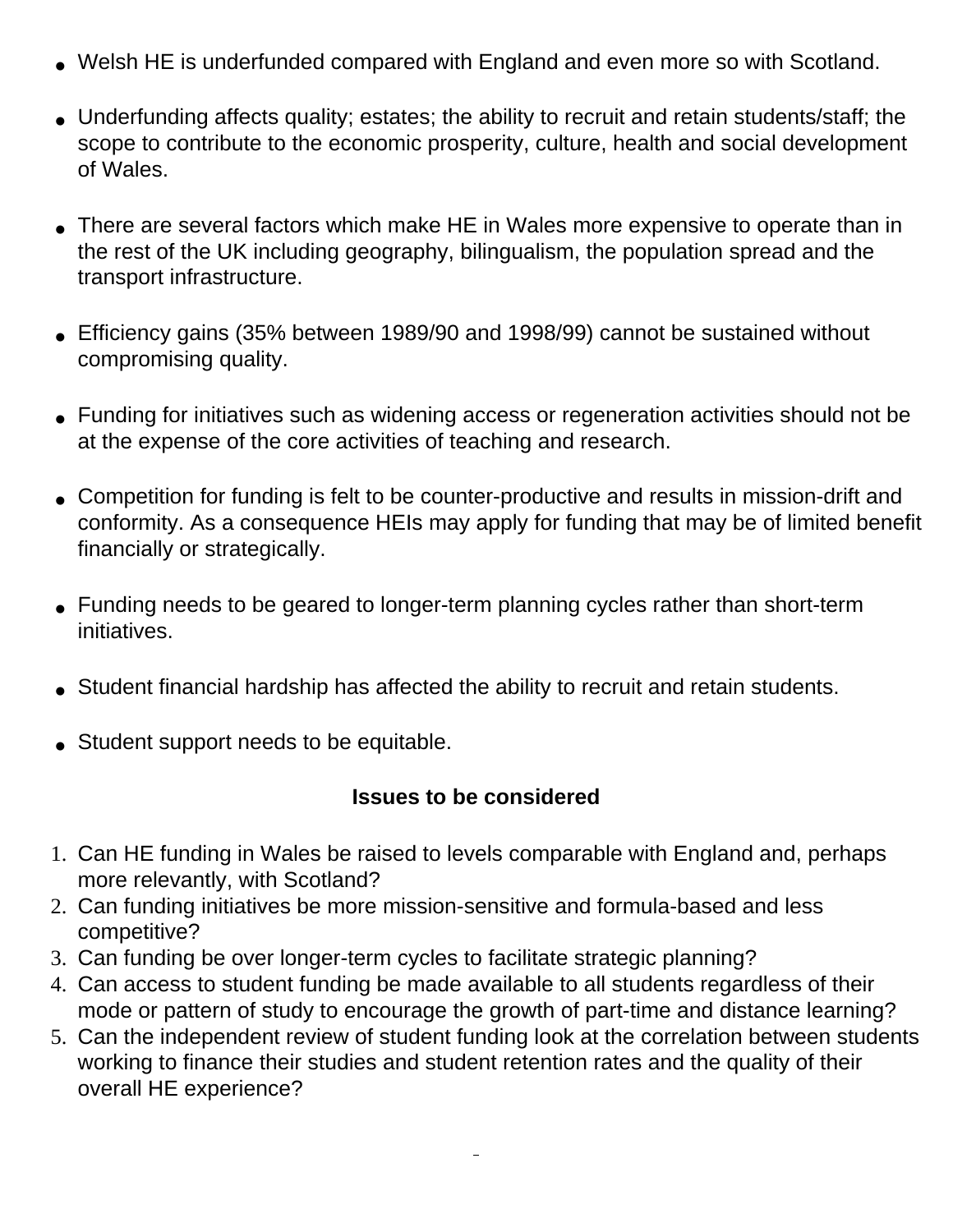#### **6. Accountability**

- HE should be accountable for the quality of its provision and for its use of resources.
- The current quality assurance system is over-burdensome, expensive (costing the sector £12.5 million annually), compliance-driven and diverts resources away from students.
- There are risks attached to economic generation activities . HEIs must not be discouraged from such activities but may need expert advice to help them undertake risk analysis in connection with these.

#### **Issues to be considered**

- 1. How can the current system of accountability be made less burdensome and wasteful of resources?
- 2. What scope does the Assembly have to reduce this burden?

:

- 3. What is the correct balance between accountability and the autonomy of HEIs?
- 4. How will the new Quality Assurance Agency (QAA) programme of quality assurance impact upon Welsh HE?
- 5. What is the role of the University of Wales Registry and does it provide value for money and reduce the accountability burden for the small institutions?
- 6. How clear is the status of each institution in academic QA terms?

#### **Additional issues**

The following are issues which were not covered, or only partially covered in the questionnaire, and which some respondents wished to be included.

• Human resources – including staff development needs and contractual matters such as the increased use of casual staff.